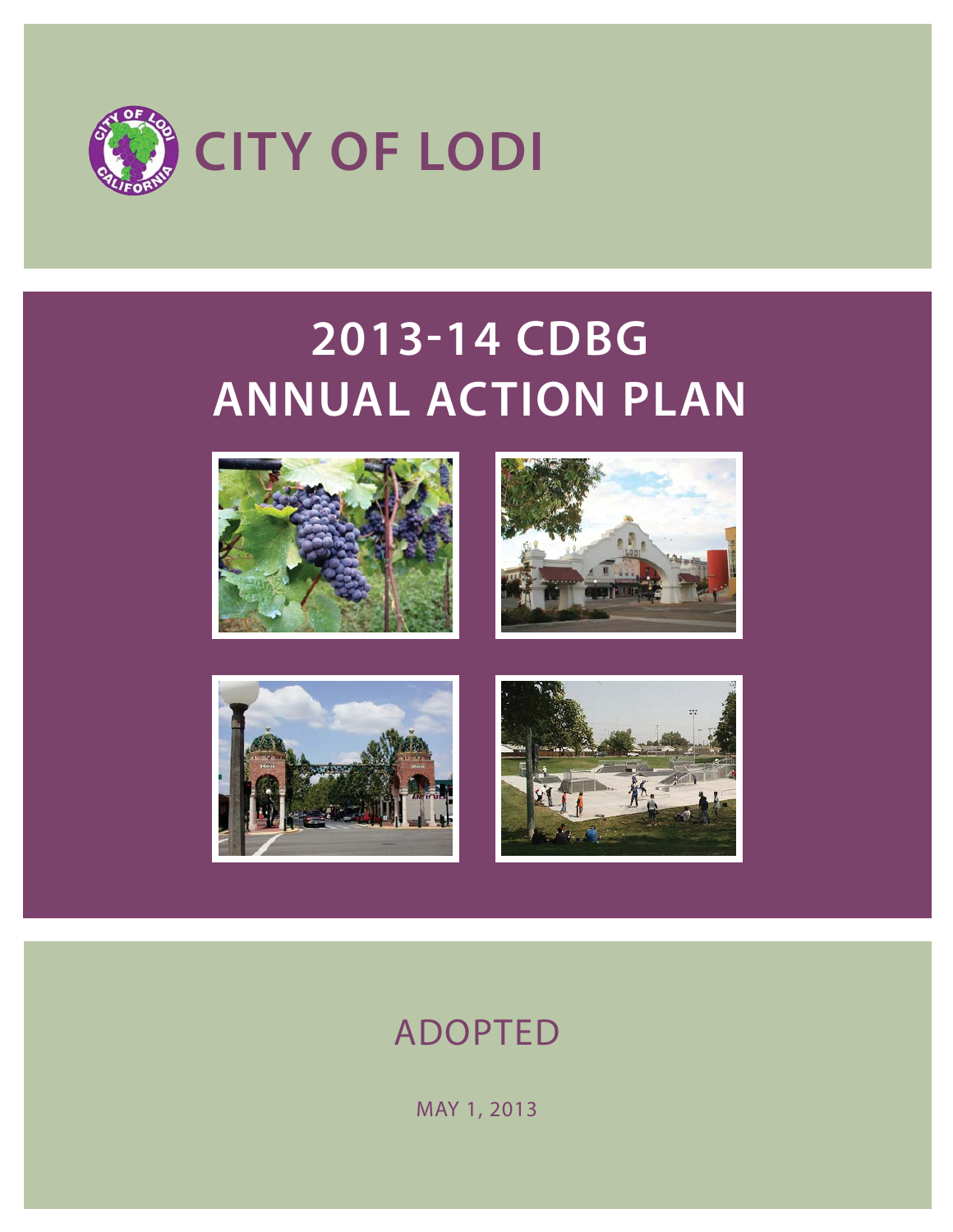# **TABLE OF CONTENTS**

| Addressing Obstacles to Meeting Under-served |  |
|----------------------------------------------|--|
|                                              |  |
| Efforts to Foster and Maintain Affordable    |  |
|                                              |  |
|                                              |  |
|                                              |  |
|                                              |  |
|                                              |  |
|                                              |  |
|                                              |  |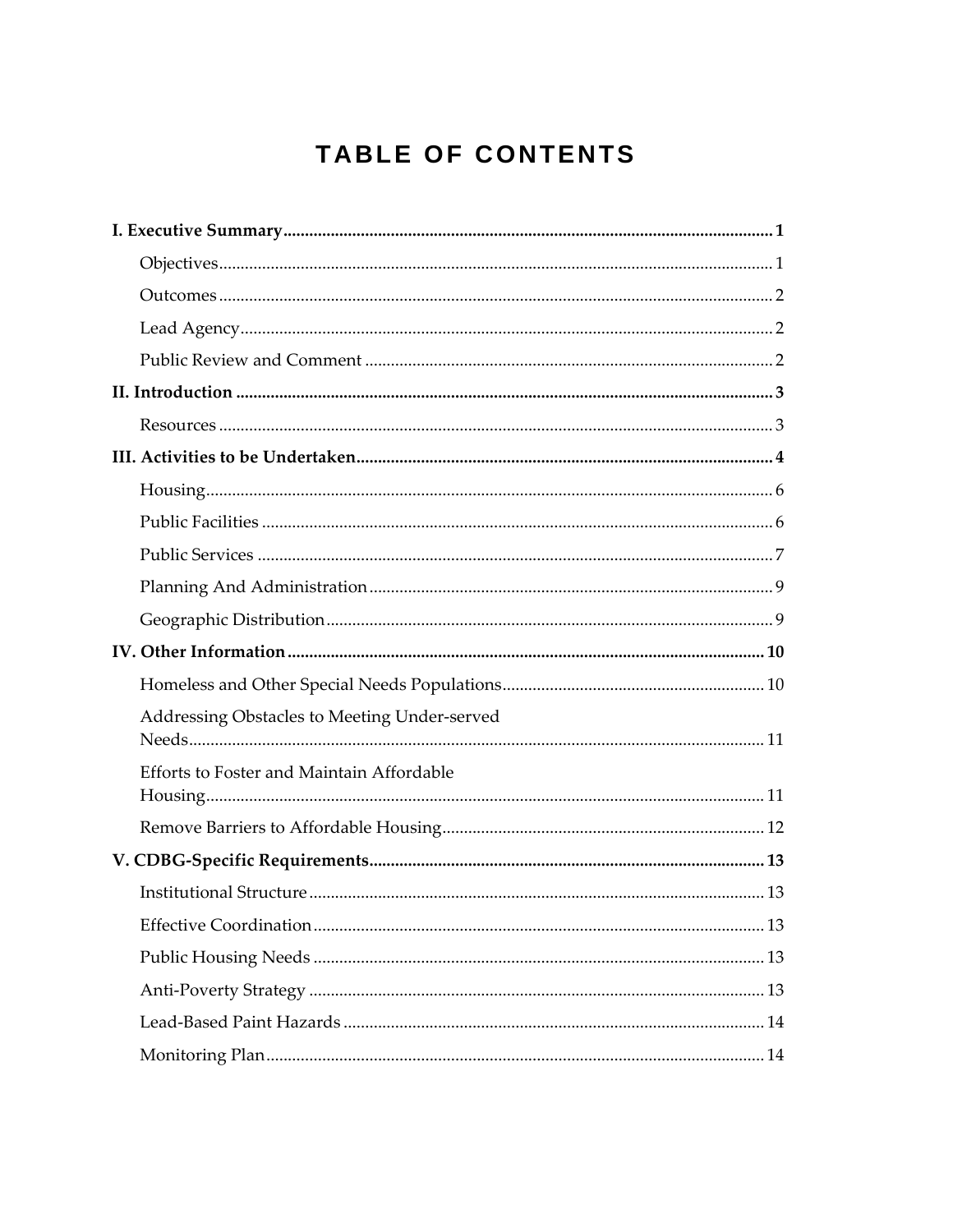# **TABLES**

**Table 1** Proposed CDBG Activities and Projects Program Year 2013‐14

# **EXHIBITS**

**Exhibit A** ‐‐ Location of Proposed Projects in Target Areas **Exhibit B** ‐‐ Location of Minority Areas

# **APPENDICES**

**Appendix A** – Form SF424 Application for Federal Assistance **Appendix B** – Certifications **Appendix C** – City Council Resolution **Appendix D** – Public Participation

**Appendix E** – Tables 3C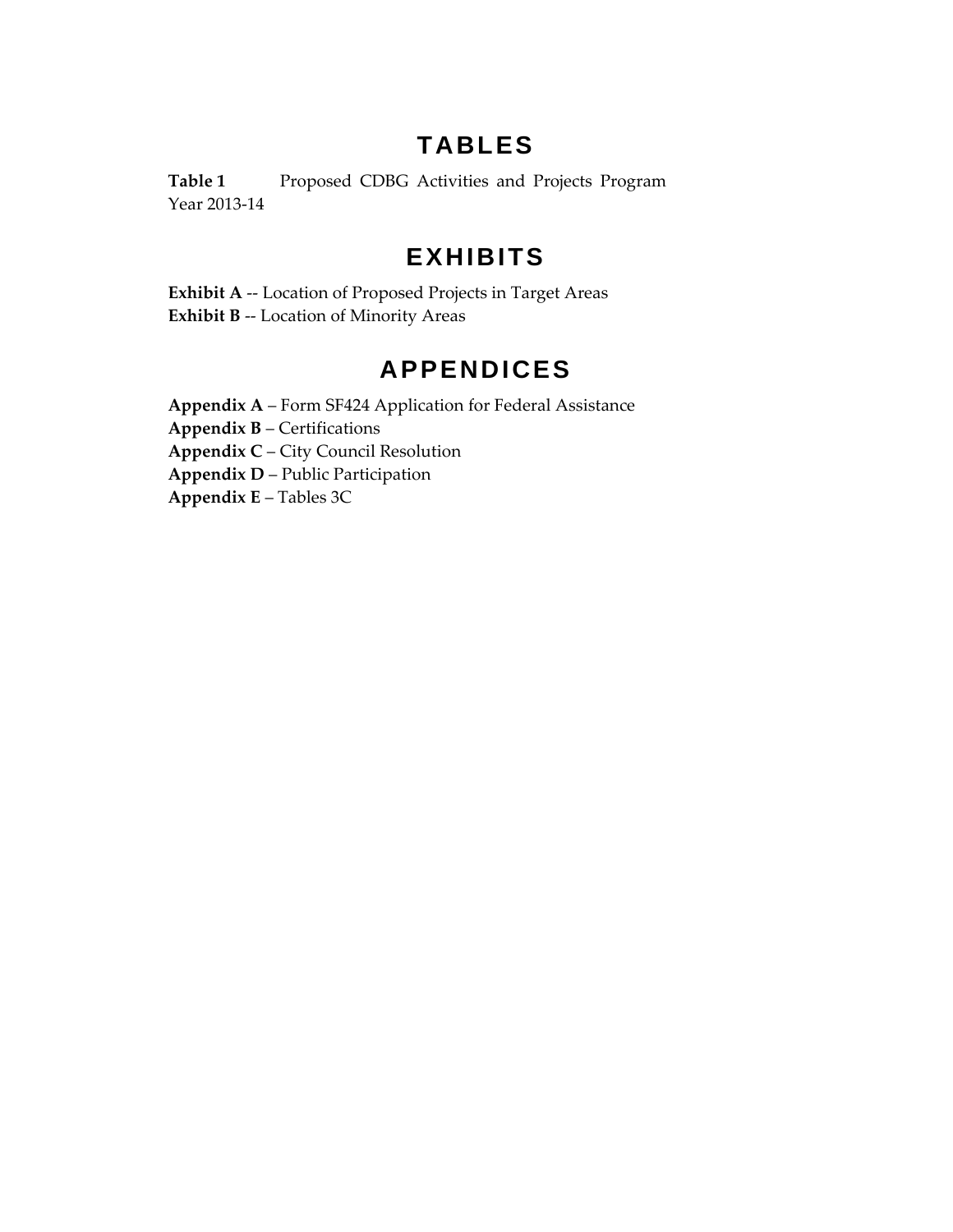# **I. EXECUTIVE SUMMARY**

The 2013‐14 Action Plan is a one‐year plan to address housing and community development needs in the City of Lodi, with a particular focus on the needs of low‐income households. This is the fifth year of the implementation of the five‐year Consolidated Plan. Both the Consolidated Plan and the Action Plan are implemented by the Neighborhood Services Division in the Community Development Department.

The City has been awarded 649,980 from the federal Community Development Block Grant (CDBG) program. Unexpended prior year funds to be used in the 2013‐14 program year are estimated to be \$134,685This amounts to total resources of \$784,655.00 for the 2013‐14 program year.

Originally, the City had estimated it would receive a CDBG entitlement award in the amount of \$597,871.00. On May 1, 2013 the City Council allocated funds accordingly. On May 29, 2013 HUD announced the FFY 2013 formula allocation. The City was awarded \$649,980. The City is setting aside the un‐allocated funds in excess of the estimate as a project contingency for cost overruns as permitted under 24 CFR 91.220(l)(1)(i). Please see Table 1.

No prior year funds are being re‐allocated under this Action Plan. Only new funds are being allocated. In September, the City will complete a mid‐year re‐allocation and substantial amendment to re‐allocate un‐expended and otherwise un‐allocated funds.

The City plans to meet its community development and housing needs by also applying for other grant funding sources, including HOME and CalHome funds available through the California Department of Housing and Community Development.

City staff encouraged citizen participation throughout the Action Plan process. This included consulting local organizations, holding public meetings, and encouraging public comment during the public review period. Using research and input from the public, City staff formulated the objectives and outcomes that are briefly described below.

# **OBJECTIVES**

The City's key objectives for the 2013‐14 funding period include the following:

- Improve the ability of elderly and disabled residents to access their homes, the City's public facilities, and City streets and sidewalks.
- Increase the supply of affordable housing.
- Improve the condition of the City's housing stock.
- Improve public facilities benefiting low-income areas and targeted low‐income populations.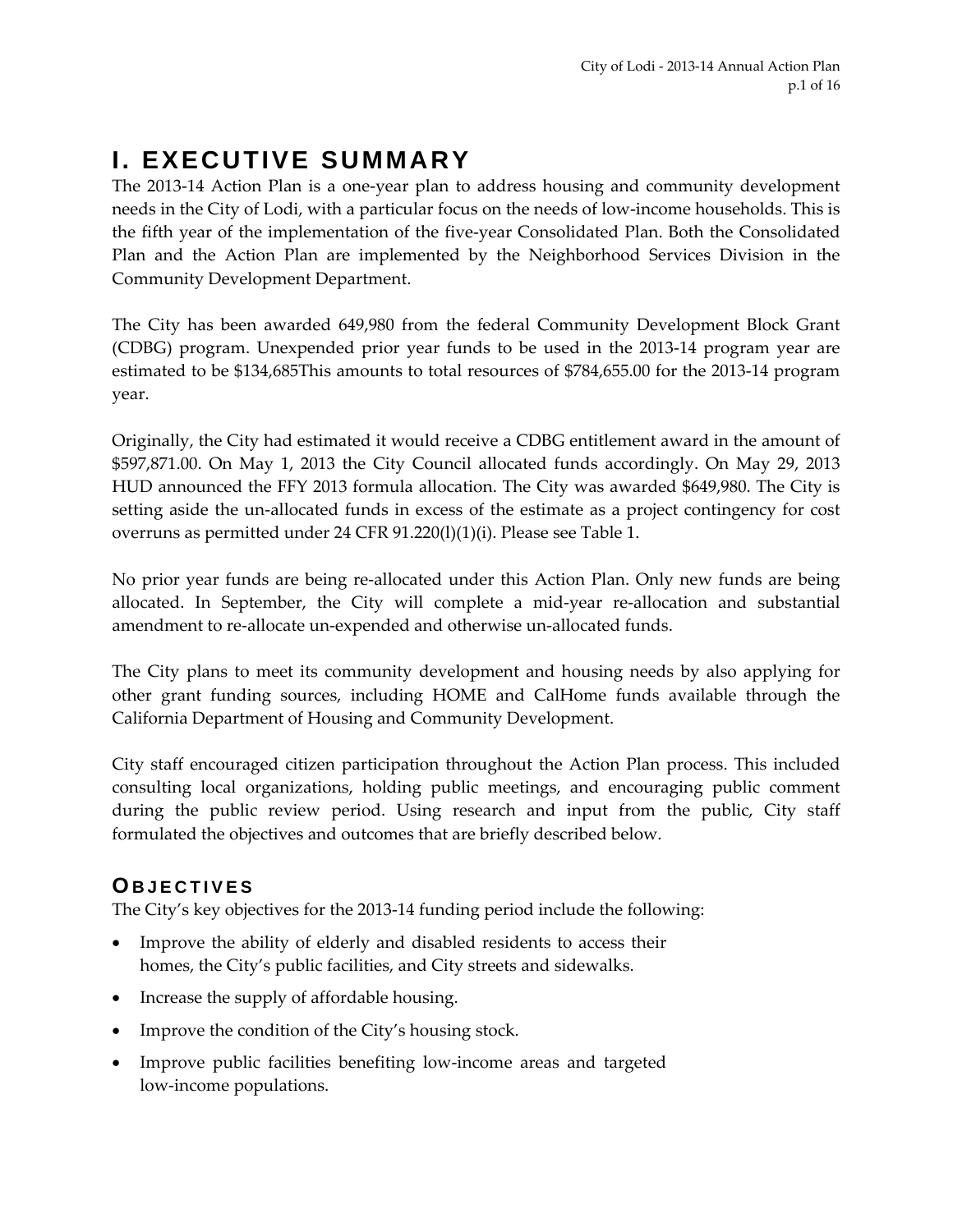- Remove blighting influences in low-income areas.
- Support community organizations to make improvements to their facilities.
- Assist community‐based organizations to provide fair housing and basic needs programs to target‐income residents.

### **OUTCOMES**

#### **Housing**

The City will fund the weatherization of the Housing Authority's six-unit apartment complex in Lodi.

#### **Public Facilities**

Barriers to the disabled and elderly will be removed as part of public facility, parks and right‐ of‐way improvement projects. Public facility and parks improvements will also benefit low‐ income areas and target populations (elderly, homeless and disabled), and remove blighting influences.

#### **Public Services**

Public service programs will reduce blight, reduce hazards to health and safety, and meet basic human needs.

# **L EAD A GENCY**

The Neighborhood Services Division, within the Community Development Department, serves as the lead agency for the administration of CDBG funds. Questions regarding this Action Plan should be directed to the staff within this division at:

CDBG Program Administrator City of Lodi 221 W. Pine Street, PO Box 3006 Lodi, CA 95241 209‐333‐6711

### **P UBLIC REVIEW AND C OMMENT**

This plan was made available for public review during a public comment period from April 1, 2013 to May 1, 2013. A public notice announcing its availability was published in the *Lodi News‐ Sentinel* on March 7, 2013. Public hearings on the Action Plan were held on March 20 and May 1, 2013 at the Lodi City Council meeting. Public comment received is summarized in **Appendix D**.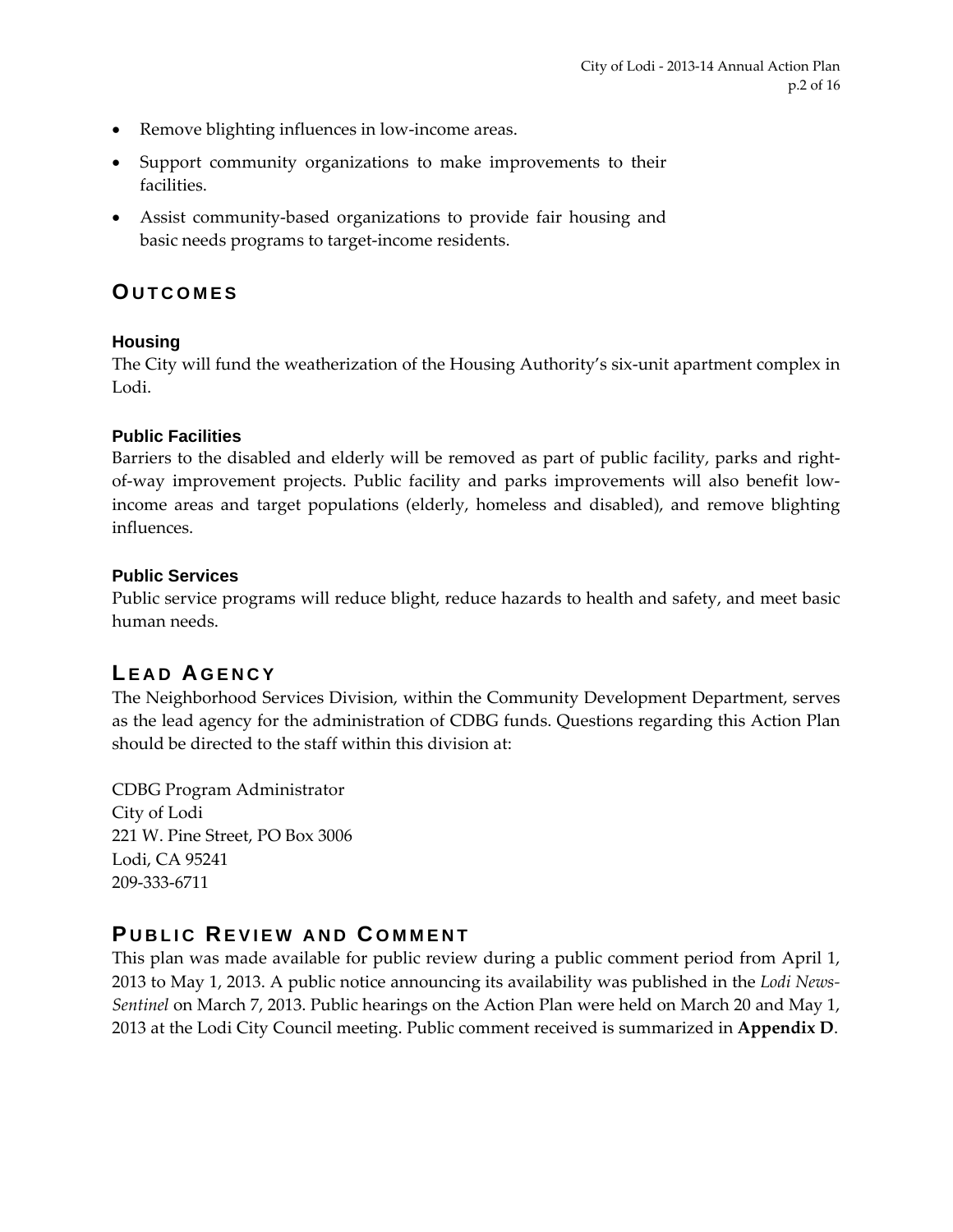# **II. INTRODUCTION**

The U.S. Department of Housing and Urban Development (HUD) requires all government entities receiving federal Community Development Block Grant (CDBG) funds to prepare an annual Action Plan. The Action Plan outlines funding priorities and discusses how activities will meet the community needs identified in the 2009‐2014 Consolidated Plan. The activities described in this Action Plan are proposed to be undertaken during the period between July 1, 2013 and June 30, 2014. Some activities such as facility and right‐of‐way improvements may take longer to complete.

The major objectives of activities undertaken during the 2013-2014 funding year will be to:

- Improve the ability of elderly and disabled residents to access their homes, the City's public facilities, and City streets and sidewalks.
- Increase the supply of affordable housing.
- Improve the condition of the City's housing stock.
- Improve public facilities benefiting low-income areas and targeted low‐income populations.
- Remove blighting influences in low-income areas.
- Support community organizations to make improvements to their facilities.
- Assist community-based organizations to provide fair housing and food assistance programs to target‐income residents.

# **RESOURCES**

The City estimates that it will receive \$649,980 from the federal Community Development Block Grant (CDBG) program. Unexpended prior year funds to be used in the 2013‐14 program year are estimated to be \$134,685This amounts to total resources of \$784,655.00 for the 2013‐14 program year.

Originally, the City had estimated it would receive a CDBG entitlement award in the amount of \$597,871.00. On May 1, 2013 the City Council allocated funds accordingly. On May 29, 2013 HUD announced the FFY 2013 formula allocation. The City was awarded \$649,980. The City is revising the amount allocated towards planning and administration in light of the increased allocation. The City is setting aside the remaining un‐allocated funds as a project contingency for cost overruns as permitted under 24 CFR 91.220(l)(1)(i). Please see Table 1.

Previously allocated unexpended prior year funds to be used in the 2013-14 program year are estimated to total \$134,685. This consists of prior year projects that are currently underway but planned to be completed in 2013-14. No prior year funds are being re-allocated under this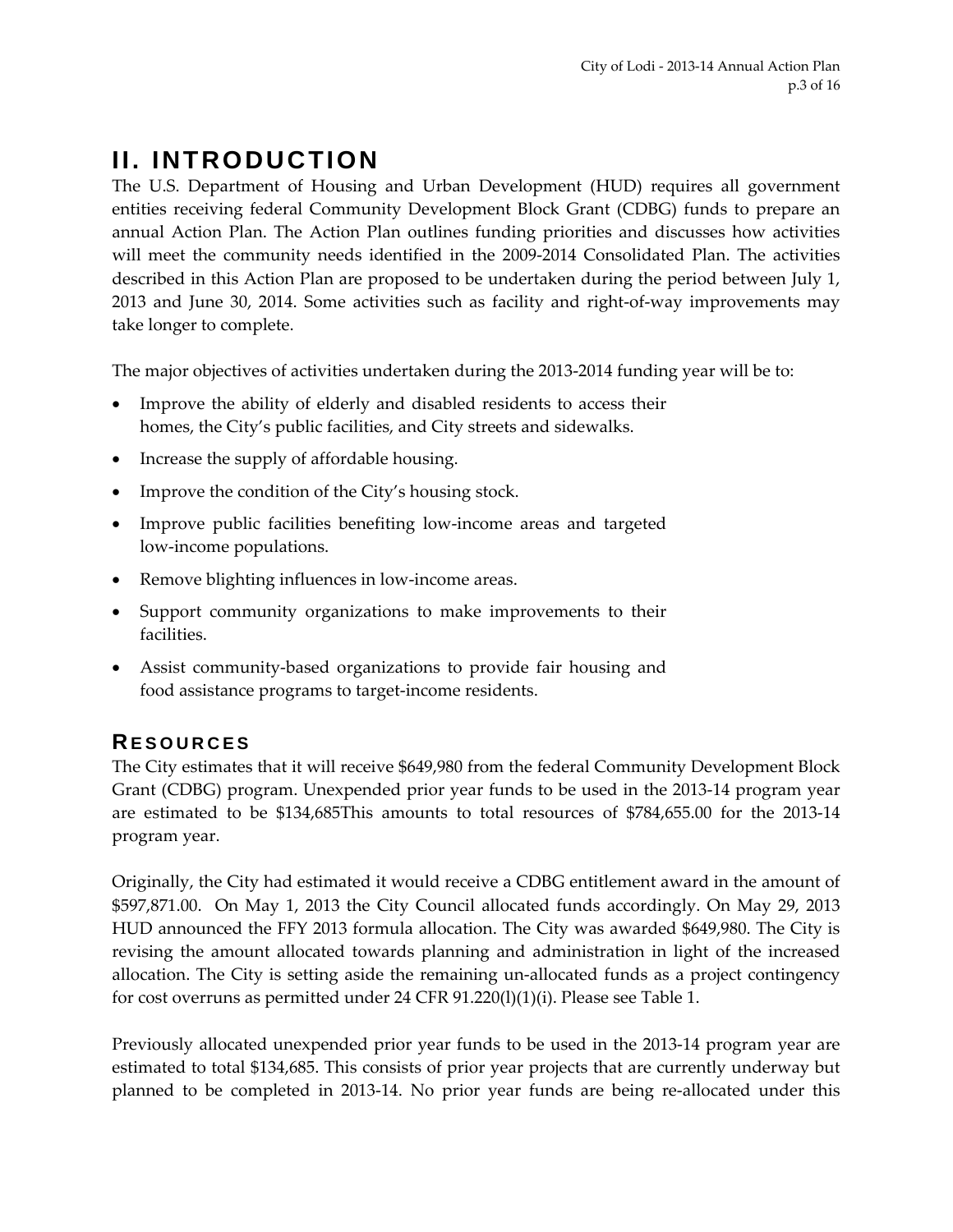Action Plan. Only new funds are being allocated. The City will complete a mid-year reallocation and substantial amendment to re‐allocate un‐expended and otherwise un‐allocated funds.

The City also plans to meet its community development and housing needs by applying for other grant funding sources, including HOME and CalHome funds available through the California Department of Housing and Community Development.

# **III. ACTIVITIES TO BE UNDERTAKEN**

Activities to be undertaken using new funding during fiscal year 2013‐14 are summarized in **Table 1**. For each activity, the one-year accomplishment and the amount of CDBG funding allocated are identified. The majority of activities identified are expected to be completed no later than June 30, 2014.

The City used a rating tool to make project recommendations. Consideration was given to a variety of thresholds that projects must meet to comply with CDBG objectives, including meeting one of the national objectives and addressing one of the community priorities set out in the Consolidated Plan. The rating system also took into account activity need and justification, cost reasonableness and effectiveness, activity management and implementation, experience with similar activities, past performance, leveraged funds, and completeness of the application. Project recommendations were for those projects determined most likely to be successful and maintain compliance with CDBG regulations.

| <b>Activity Name/Agency</b>                                                                              | <b>Activity Description</b>                                                                                                                                                                                                                                                                        | Output              | <b>Funding</b> |
|----------------------------------------------------------------------------------------------------------|----------------------------------------------------------------------------------------------------------------------------------------------------------------------------------------------------------------------------------------------------------------------------------------------------|---------------------|----------------|
| Housing                                                                                                  |                                                                                                                                                                                                                                                                                                    |                     |                |
| <b>Housing Weatherization</b><br><b>Improvements</b><br>Housing Authority of San Joaquin<br>Co           | Window replacement in the six-units of affordable housing apartment<br>complex located at 719 S. Washington St.                                                                                                                                                                                    | 6 units weatherized | \$18,000       |
| <b>Public Facilities</b>                                                                                 |                                                                                                                                                                                                                                                                                                    |                     |                |
| <b>ADA Accessibility</b><br><b>Improvements</b><br>Public Works Dept.                                    | The Public Works Department will make improvements in the public<br>right of way and at public facilities to remove barriers to accessibility.<br>This will consist of removal of physical barriers and establishment of<br>accessible paths of travel in City-owned downtown public parking lots. | 4 improvements      | \$100,000      |
| <b>Hutchins Street Square -</b><br><b>South Entrance ADA</b><br>Parks, Recreation & Cultural<br>Services | Improvements necessary to provide path of travel and to remove<br>barriers to accessibility.                                                                                                                                                                                                       | 1 facility improved | \$75,000       |
| Kofu Park ADA Improvements<br>Parks, Recreation & Cultural<br><b>Services</b>                            | Install ADA-compliant parking stalls and path of travel improvements<br>at Kofu Park to remove barriers to accessibility.                                                                                                                                                                          | 1 park improved     | \$40,000       |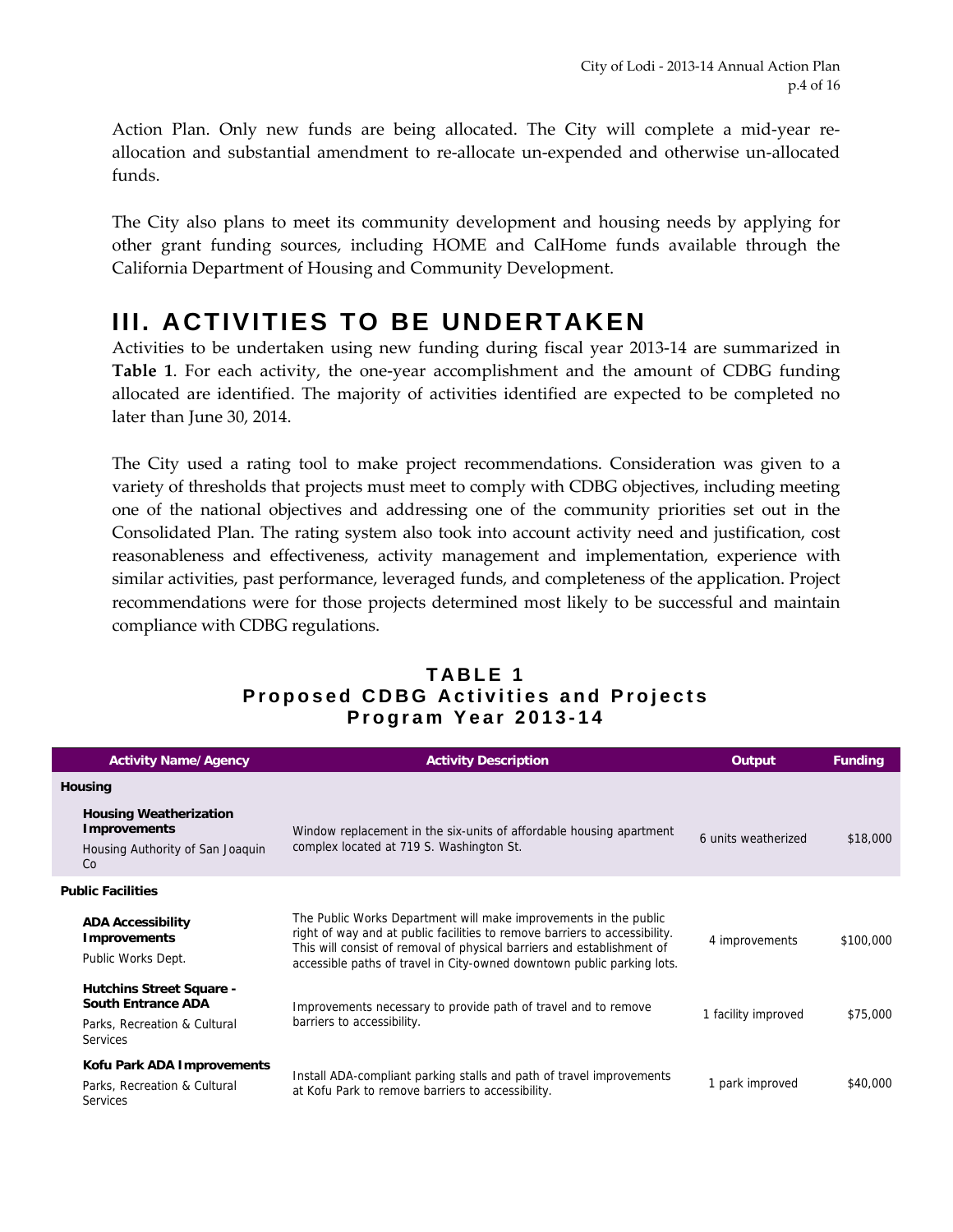| <b>Phase II Site Improvements</b><br><b>LOEL Foundation</b>                                          | Continuation of project at 125 S. Washington. This Phase II continues<br>site improvements, ADA accessibility improvements and underground<br>utilities that must be relocated.                | 1 facility improved                                          | \$155,617 |
|------------------------------------------------------------------------------------------------------|------------------------------------------------------------------------------------------------------------------------------------------------------------------------------------------------|--------------------------------------------------------------|-----------|
| <b>Public Services</b>                                                                               |                                                                                                                                                                                                |                                                              |           |
| Spay/Neuter Program<br><b>LPD - Animal Services</b>                                                  | Sterilization for Feral cats trapped and released within the CDBG<br>Target Area, as well as both friendly cats and pit-bull dogs from low<br>income households.                               | 150 persons<br>assisted (LMC), 150<br>cats neutered<br>(LMA) | \$20,000  |
| <b>Graffiti Abatement</b><br>Public Works Dept.                                                      | Abate graffiti on public and private property that is viewable from the<br>public right-of-way and within the CDBG Target Area.                                                                | 800 instances<br>addressed                                   | \$42,000  |
| <b>Hunger Relief Programs</b><br>Second Harvest                                                      | Funding for the operation of the Food Assistance Program, the Senior<br>Brown Bag Program, and the Food 4 Thought Program.                                                                     | 6,943 persons<br>assisted                                    | \$8,180   |
| <b>Mobile Farmers' Market</b><br>Program<br><b>Emergency Food Bank and Family</b><br><b>Services</b> | The MFM is an existing program that provides access to fresh fruits<br>and vegetables, healthy cooking demonstrations and health and<br>nutrition-related information to low-income residents. | 3,600 persons<br>assisted                                    | \$1,500   |
| <b>Fair Housing Services</b><br>San Joaquin Fair Housing                                             | HUD-mandated counseling services and outreach to tenants, property<br>owners and property managers to satisfy HUD/CDBG requirement for<br>affirmatively furthering fair housing.               | 400 persons<br>assisted                                      | \$18,000  |
| <b>Planning and Administration</b>                                                                   |                                                                                                                                                                                                |                                                              |           |
| Planning and Administration                                                                          | Provide general administration of the CDBG program, including all<br>planning and reporting activities.                                                                                        | 1 year of program<br>administration                          | \$119,574 |
| <b>Project Contingency</b>                                                                           | Contingency for cost overruns.                                                                                                                                                                 | N/A                                                          | \$52,109  |
| Total 2013-14 allocations                                                                            |                                                                                                                                                                                                |                                                              | \$649,980 |

Ĭ.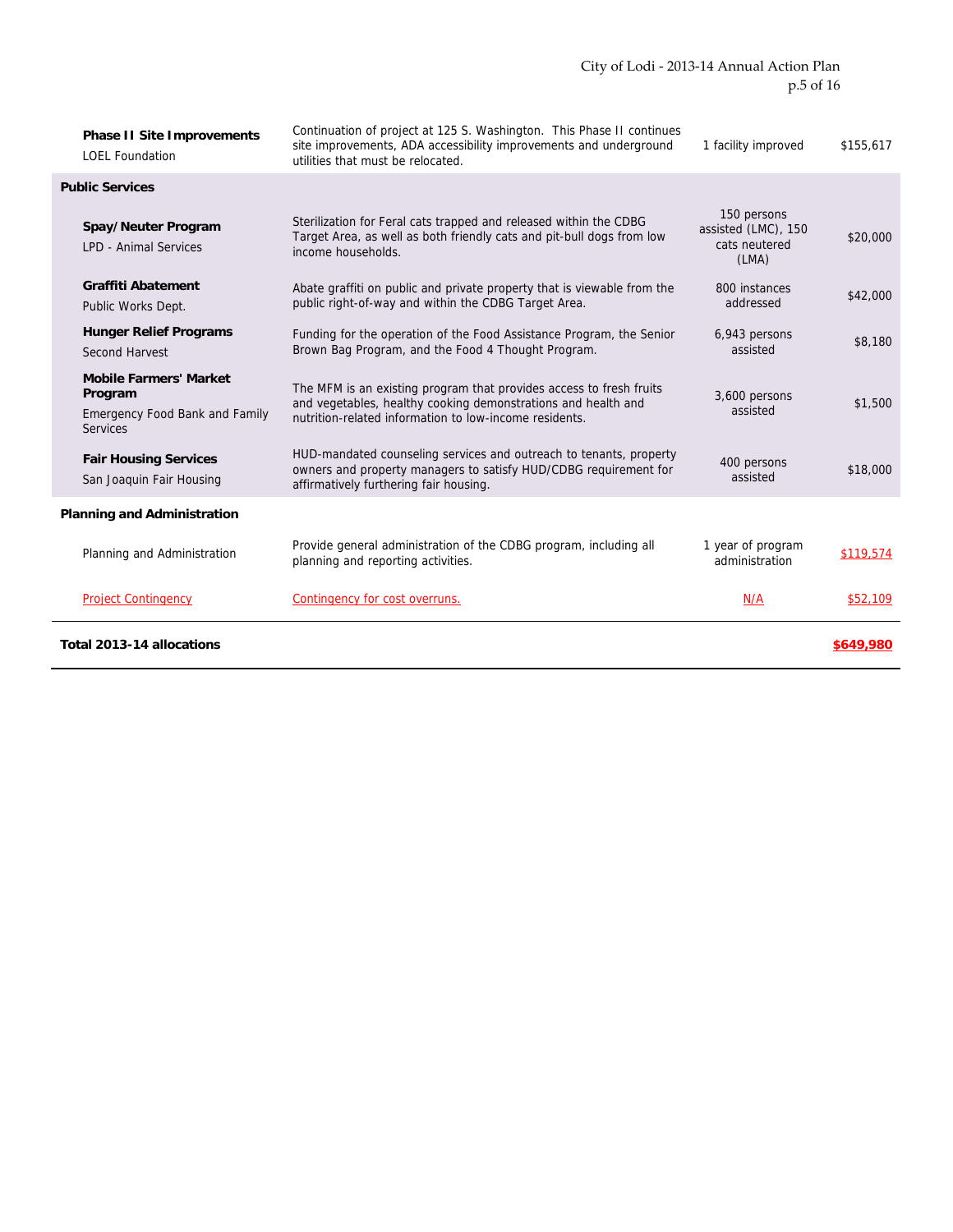# **H OUSING**

**Housing Weatherization Improvements,** Housing Authority of San Joaquin Co Window replacement in the six-units of affordable housing apartment complex located at 719 S. Washington St.

| Output:               | 6 units weatherized                                                                           |
|-----------------------|-----------------------------------------------------------------------------------------------|
|                       | <b>Outcome Category:</b> Affordability for the purpose of providing decent affordable housing |
| Goals Addressed: HS-1 |                                                                                               |
| Funding:              | \$18,000 CDBG                                                                                 |

# **P UBLIC F ACILITIES**

#### **ADA Accessibility Improvements,** Public Works Dept.

The Public Works Department will make improvements in the public right of way and at public facilities to remove barriers to accessibility. This will consist of removal of physical barriers and establishment of accessible paths of travel in City‐owned downtown public parking lots. These are surface lots in the business district. (Note: these are being done as LMC although within an LMI block group area because the area is not primarily residential.)

| Output:                 | Two improvements                                                                                  |
|-------------------------|---------------------------------------------------------------------------------------------------|
|                         | <b>Outcome Category:</b> Accessibility for the purpose of providing a suitable living environment |
| <b>Goals Addressed:</b> | $CD-6$                                                                                            |
| <b>Funding:</b>         | \$100,000 CDBG                                                                                    |

**Hutchins Street Square - South Entrance ADA,** Parks, Recreation & Cultural Services Improvements necessary to provide path of travel and to remove barriers to accessibility.

| Output:               | One public facility improvement completed                                                       |
|-----------------------|-------------------------------------------------------------------------------------------------|
|                       | <b>Outcome Category:</b> Accessibility for the purpose of creating suitable living environments |
| Goals Addressed: CD-1 |                                                                                                 |
| Funding:              | \$75,000 CDBG                                                                                   |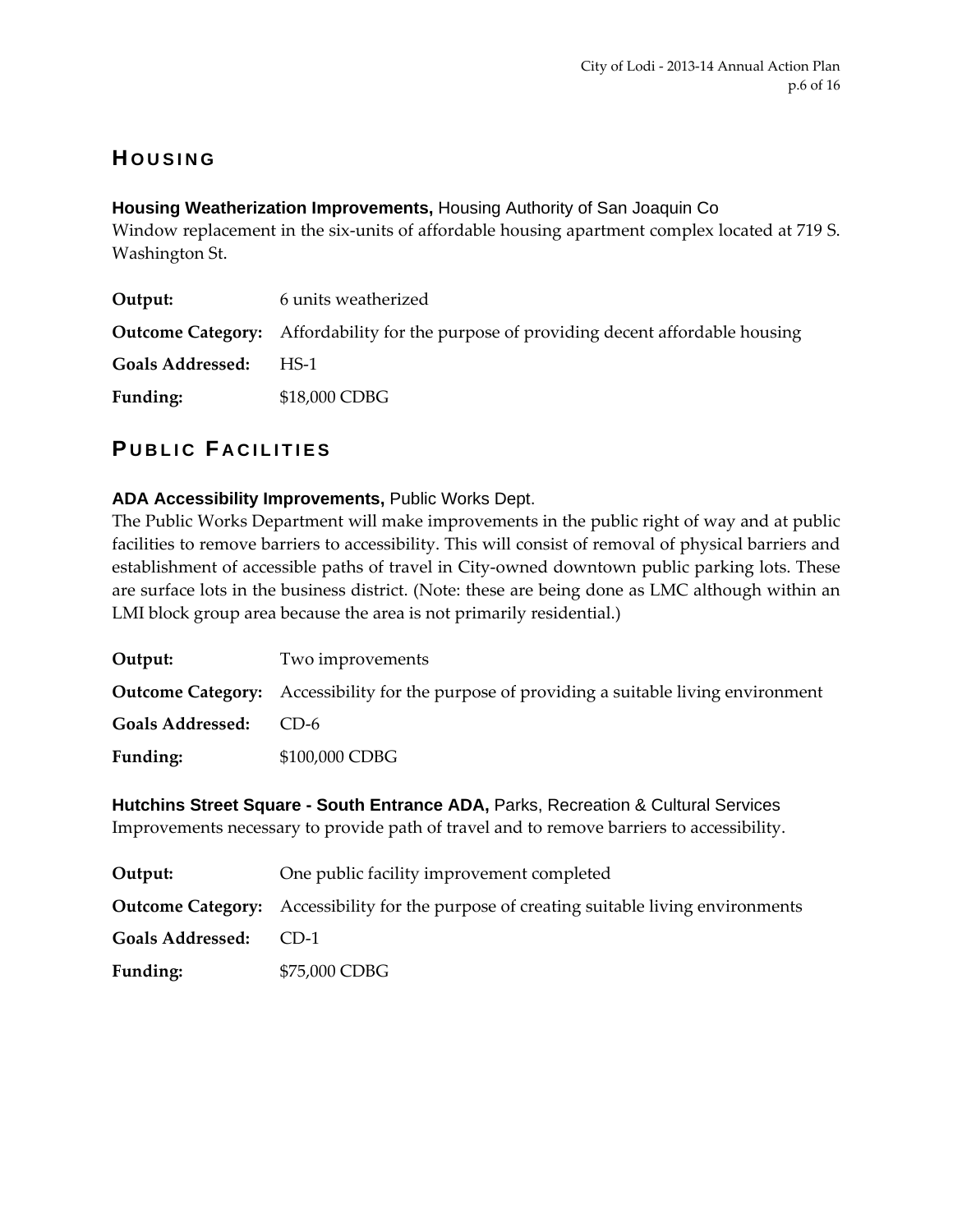#### **Kofu Park ADA Improvements,** Parks, Recreation & Cultural Services

Install ADA‐compliant parking stalls and path of travel improvements at Kofu Park to remove barriers to accessibility.

| Output:                 | Improvements at one park                                                                          |
|-------------------------|---------------------------------------------------------------------------------------------------|
|                         | <b>Outcome Category:</b> Accessibility for the purpose of providing a suitable living environment |
| <b>Goals Addressed:</b> | $CD-6$                                                                                            |
| Funding:                | \$40,000 CDBG                                                                                     |

#### **Phase II Site Improvements,** LOEL Foundation

Continuation of project at 125 S. Washington. Phase I included the demolition of the old church building and preliminary site improvements that include off‐street parking, a community garden and security fencing. Phase II continues site improvements, ADA accessibility improvements and underground utilities that must be relocated.

| Output:                     | One public facility improvement                                                    |
|-----------------------------|------------------------------------------------------------------------------------|
|                             | <b>Outcome Category:</b> Availability/Accessibility of Suitable Living Environment |
| Goals Addressed: CD-5, CD-6 |                                                                                    |
| Funding:                    | \$155,617 CDBG                                                                     |

# **P UBLIC SERVICES**

#### **Spay/Neuter Program,** LPD - Animal Services

Sterilization for Feral cats trapped and released within the CDBG Target Area, as well as both friendly cats and pit‐bull dogs from low income households.

| Output:                 | 150 persons assisted (low-income households)<br>150 cats neutered (low-income areas)            |
|-------------------------|-------------------------------------------------------------------------------------------------|
|                         | <b>Outcome Category:</b> Accessibility for the purpose of creating suitable living environments |
| <b>Goals Addressed:</b> | CD-1, CD-3                                                                                      |
| Funding:                | \$20,000 CDBG                                                                                   |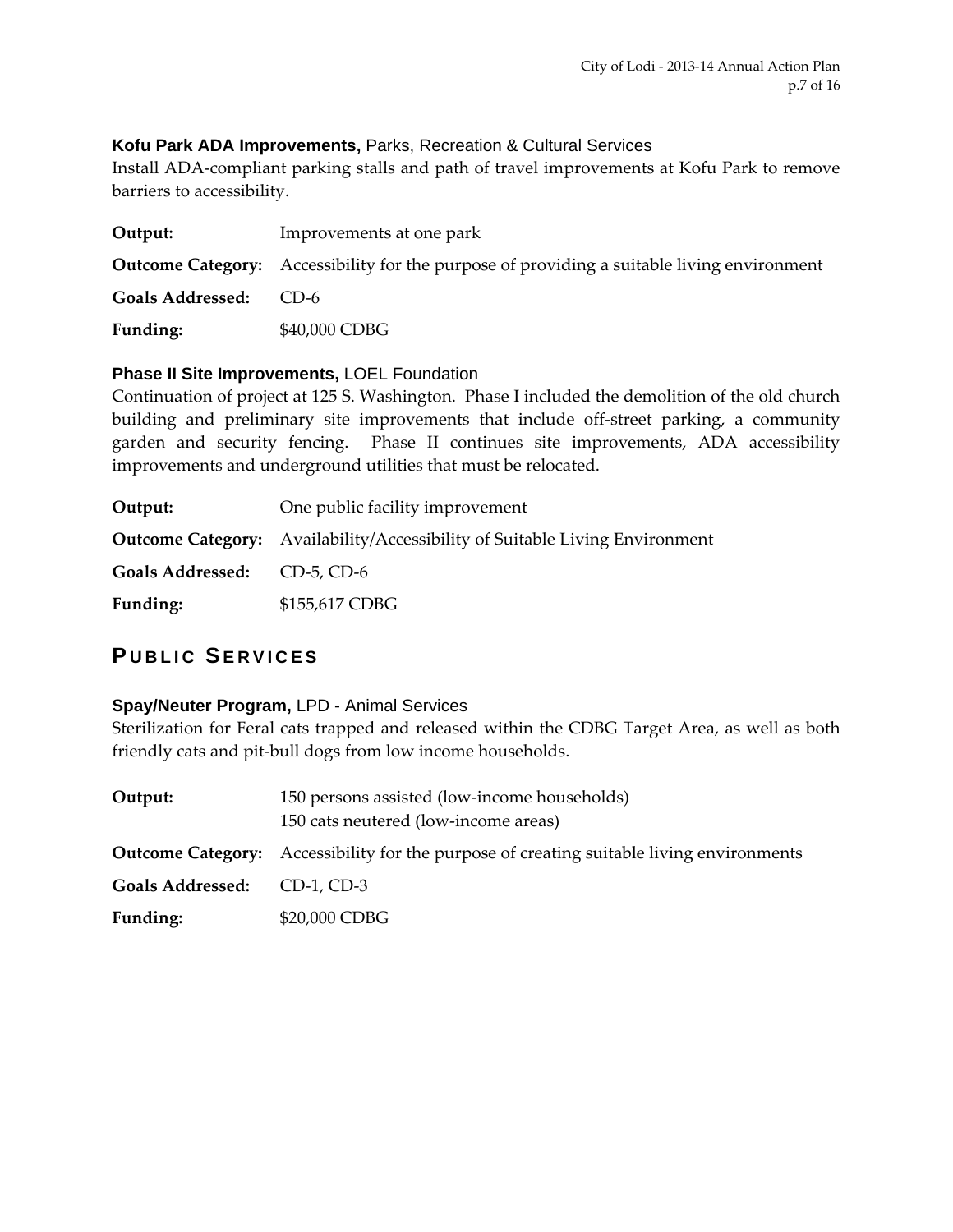#### **Graffiti Abatement**, Public Works Dept.

Abate graffiti on public and private property that is viewable from the public right‐of‐way and within the CDBG Target Area. Staff will remove graffiti by pressure-washing the structure or by painting over it. The goal of the program is to preserve neighborhood property values and maintain the housing stock in target areas.

| Output:                     | 800 instances of graffiti removed                                                               |
|-----------------------------|-------------------------------------------------------------------------------------------------|
|                             | <b>Outcome Category:</b> Accessibility for the purpose of creating suitable living environments |
| Goals Addressed: CD-1, HS-2 |                                                                                                 |
| Funding:                    | \$42,000 CDBG                                                                                   |

#### **Hunger Relief Programs,** Second Harvest

Funding for the operation of the Food Assistance Program, the Senior Brown Bag Program, and the Food 4 Thought Program. Funding will allow Second Harvest Food Bank to purchase foods that are not typically donated to the food bank (e.g., meat and dairy products).

| Output:                 | 6,943 persons assisted                                                                          |
|-------------------------|-------------------------------------------------------------------------------------------------|
|                         | <b>Outcome Category:</b> Accessibility for the purpose of creating suitable living environments |
| <b>Goals Addressed:</b> | $CD-3$                                                                                          |
| Funding:                | \$7,500 CDBG                                                                                    |

**Mobile Farmers' Market Program,** Emergency Food Bank and Family Services The MFM is an existing program that provides access to fresh fruits and vegetables, healthy cooking demonstrations and health and nutrition‐related information to low‐income residents.

| Output:                     | 3,600 households assisted                                                          |  |
|-----------------------------|------------------------------------------------------------------------------------|--|
|                             | <b>Outcome Category:</b> Availability/Accessibility of Suitable Living Environment |  |
| Goals Addressed: CD-3, CD-4 |                                                                                    |  |
| Funding:                    | \$1,500 CDBG                                                                       |  |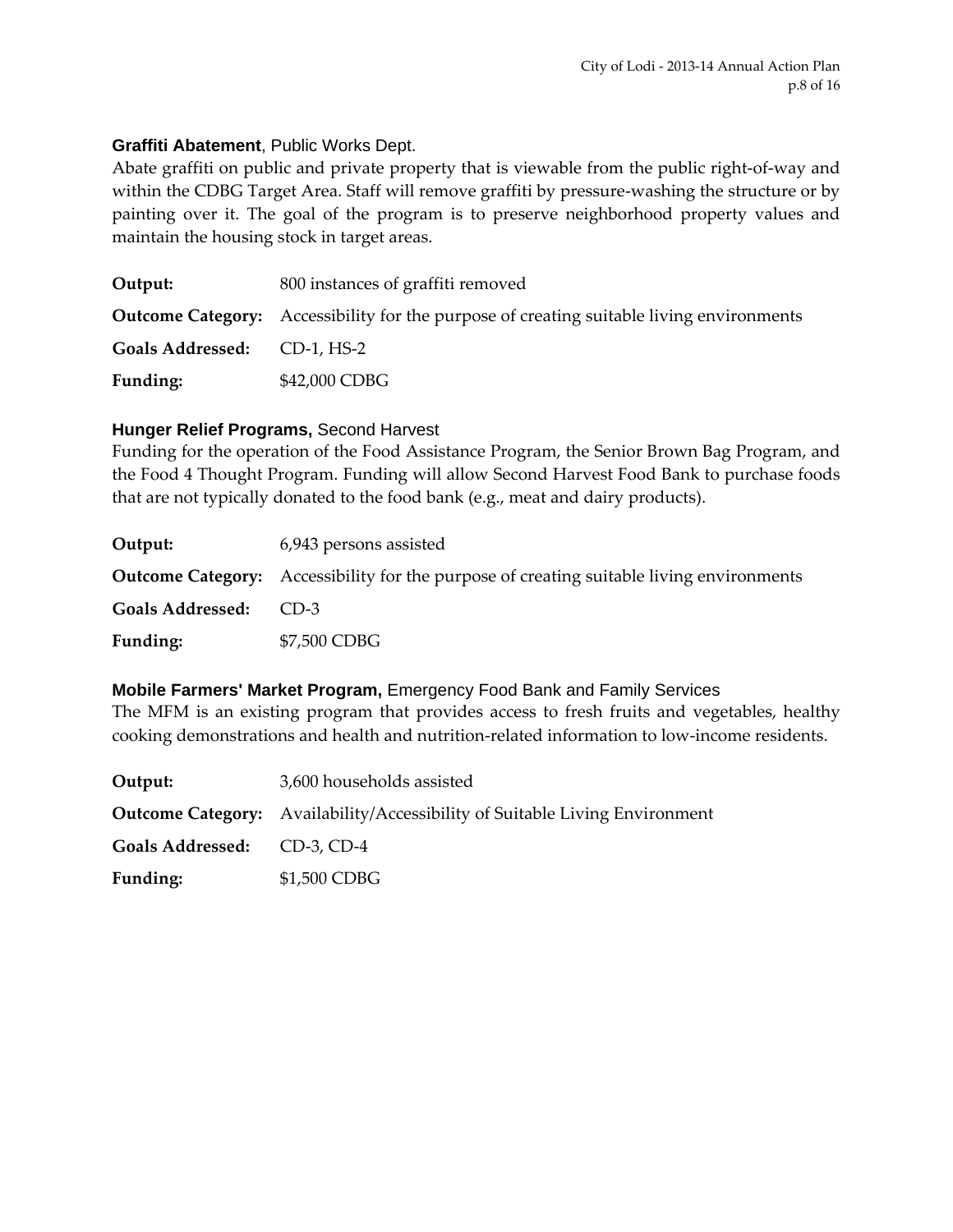#### **Fair Housing Services,** San Joaquin Fair Housing

HUD-mandated counseling services and outreach to tenants, property owners and property managers to satisfy HUD/CDBG requirement for affirmatively furthering fair housing.

| Output:               | 400 persons assisted                                                                            |
|-----------------------|-------------------------------------------------------------------------------------------------|
|                       | <b>Outcome Category:</b> Accessibility for the purpose of creating suitable living environments |
| Goals Addressed: HS-4 |                                                                                                 |
| Funding:              | \$18,000 CDBG                                                                                   |

### **PLANNING AND A DMINISTRATION**

#### **CDBG Administration**

The planning and administration funding is intended to provide funding for general staff administration of CDBG programs and activities, including Integrated Disbursement and Information System (IDIS) training, program set‐up, reporting, planning, and subrecipient training and monitoring.

| Output: | Administration of the CDBG program |
|---------|------------------------------------|
|---------|------------------------------------|

**Goals Addressed:**  PA‐1

**Funding:**  \$ 119,574 CDBG

#### **Project Contingency**

Per § 91.220(l)(1)(i) the City of Lodi is excluding an amount not to exceed ten percent from the funds for which eligible activities are described for the contingency of cost overruns.

| Output:                 | N/A           |
|-------------------------|---------------|
| <b>Goals Addressed:</b> | N/A           |
| Funding:                | \$52,109 CDBG |

### **GEOGRAPHIC DISTRIBUTION**

#### **Target Area Distribution**

Geographic distribution is predicated, for the most part, on the nature of the activity to be funded. **Exhibit "A"** shows the proposed projects to be funded in program year 2013‐14 in relation to the City's target areas. Not all of the activities funded through the CDBG program are shown in **Exhibit "A"**, since some are community‐wide.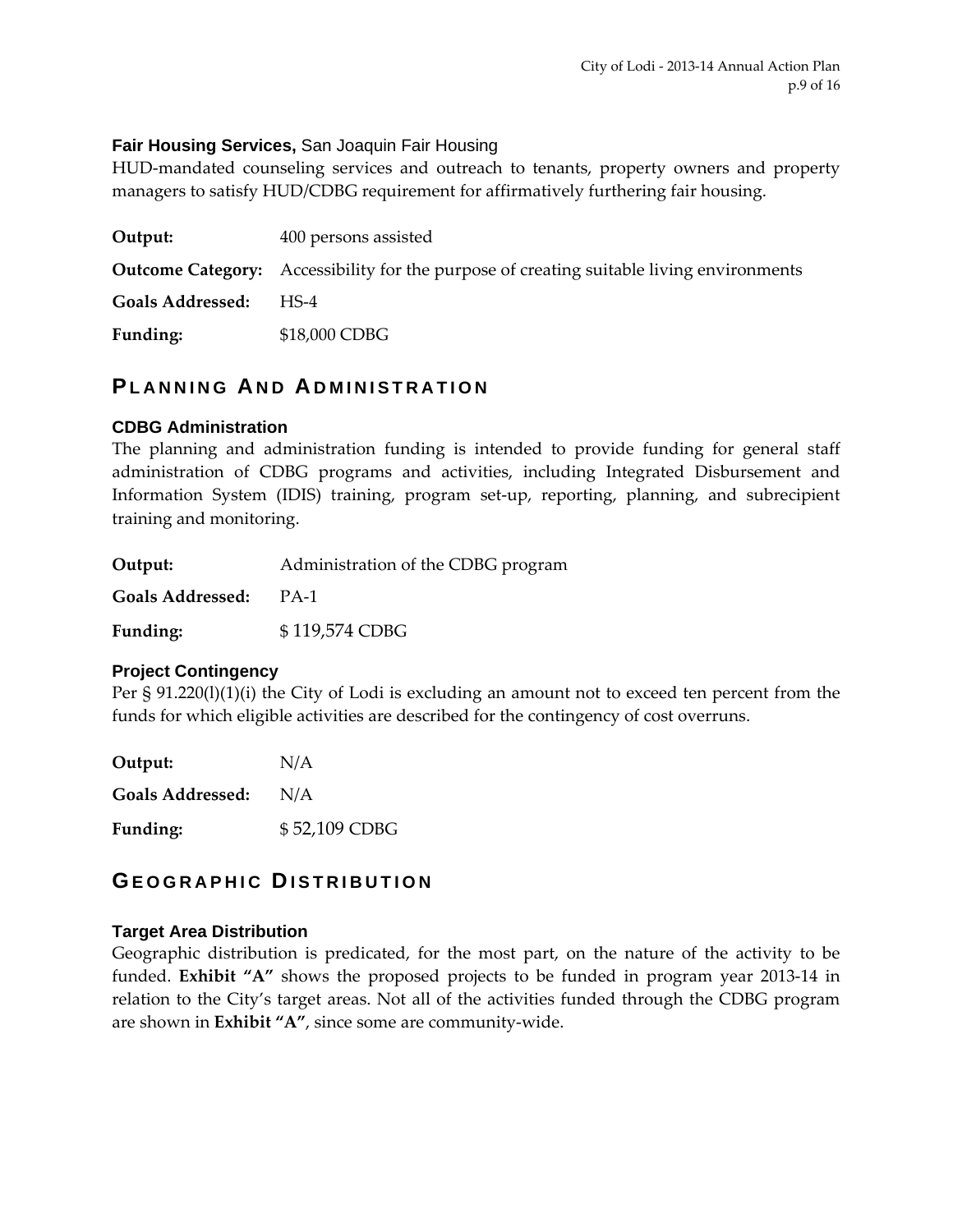#### **Minority Area Distribution**

The City of Lodi strives to make all of its programs available to eligible target-income residents regardless of sex, race, religious background, disability, or other arbitrary factors. As a result, many programs, including fair housing, employment, youth, and senior services, will be available to residents citywide. Programs with a specific location are located in areas with varying levels of minority concentration. Table 1 details the proposed projects for the City of Lodi; of these, the majority are available on a citywide basis.

A racial/ethnic concentration is considered to exist when a racial/ethnic group's percentage in a certain area is greater than that of the group's overall population percentage in the community. A high concentration is present when the group's population in an area is double or more the group's percentage representation in the community.

There are nine areas of overall minority concentration in Lodi. Please see **Exhibit "B"** for a map of proposed activities in relation to areas of minority concentration. These areas will benefit from programs administered at City Hall which are available to residents throughout the community. The majority of projects (services and facility improvements) will occur at existing facilities in the City which serve all areas and residents of the City. No requests for funding were received from service providers that would principally benefit areas with a minority concentration.

# **IV. OTHER INFORMATION**

### **H OMELESS AND OTHER SPECIAL N EEDS P OPULATIONS**

The City's strategy related to the needs of the homeless, those at risk of homelessness, and other special needs populations involves the funding of supportive services in Lodi or regional services, such as fair housing counseling or food assistance services. The City also assists with construction needs of emergency shelter and transitional housing facilities.

Currently, many homeless services are available in Lodi through the Salvation Army, and the City will continue to work closely with the Salvation Army and other organizations to determine how the needs of the homeless population can be met. In recent years, the City has also provided substantial funding to the Salvation Army for both their emergency shelter and transitional housing facilities.

In addition to facility improvement, the City will fund programs and services to assist its homeless and special needs populations in 2013-14. These include the following:

- Food assistance programs, through the public services grants to Second Harvest Food Bank and the Emergency Food Bank and Family Services;
- Fair housing services provided by San Joaquin Fair Housing.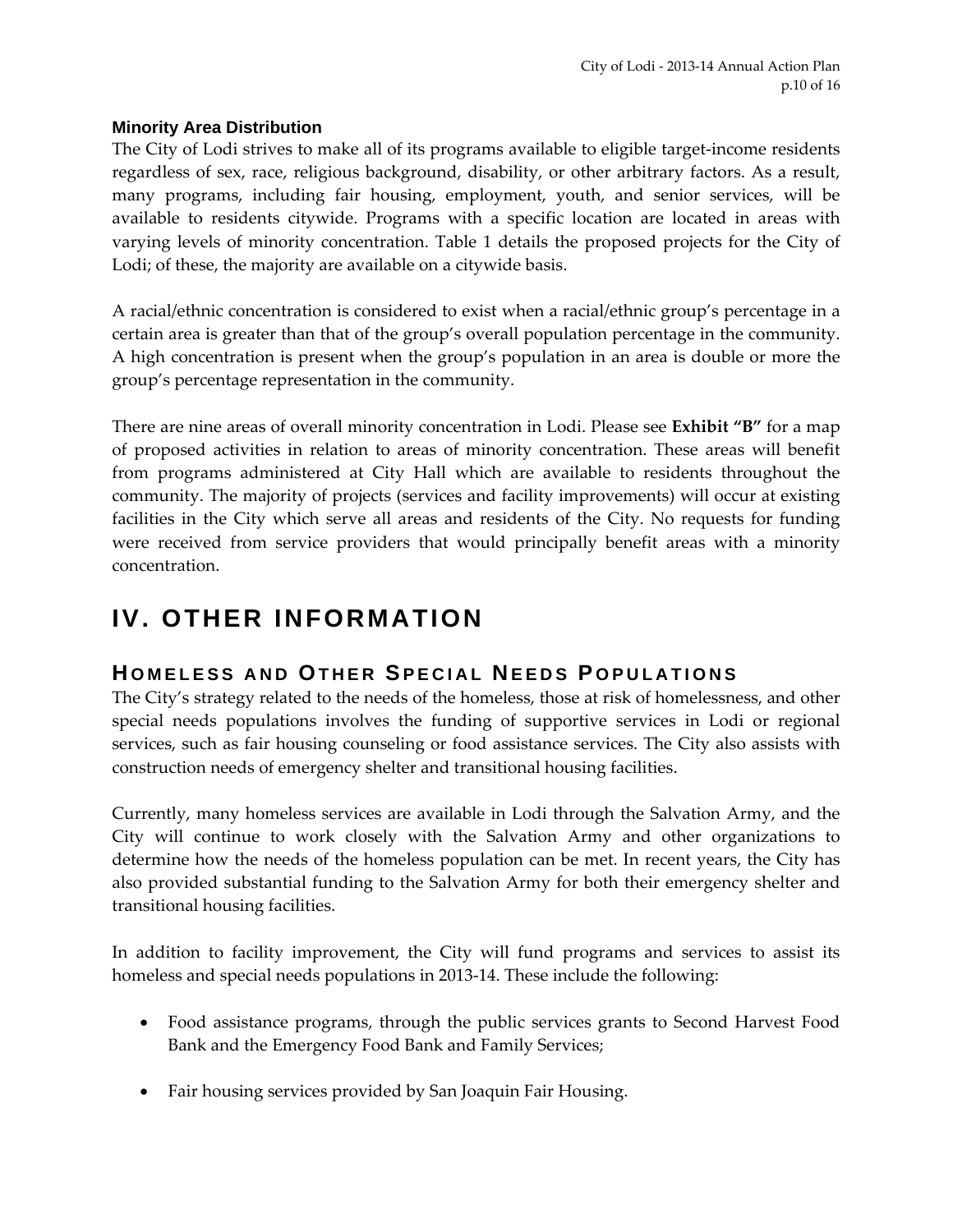A City staff representative regularly attends "A Hand Up" homeless committee, which brings together the region's homeless service providers and advocates to consider the best ways to address homelessness. The meetings help to ensure that there is little duplication of services, increasing the effectiveness of a limited amount of funding.

In addition, the City's Housing Element includes several programs that provide for the development of affordable housing and removal of constraints to the placement of emergency shelters.

### **A DDRESSING OBSTACLES TO M EETING U NDER - SERVED N EEDS**

While there are several constraints to meeting the needs of target-income residents (please refer to the Consolidated Plan for a detailed list), the primary obstacle to meeting the needs of target‐ income residents is that there is a lack of funding to fully address all needs. The economic challenges facing the nation have forced many non‐profits to cut services at a time when governmental entities and others are least able to provide them. The City attempts to address significant and rising levels of need by evaluating leveraged funds in grant application review, as well as by directly funding several programs with widespread benefit. The City also supports non‐profits' efforts to raise private funds.

With the continuing reduction in the City's CDBG entitlement funding and federal sequestration, the City has had to reduce the number of public services it funds.

Another obstacle to meeting underserved needs is that the location of many available services is in the City of Stockton. The City works closely with the transit agencies to improve access, and there are hourly public transportation linkages between Lodi and Stockton. The City has also encouraged non‐profit agencies to operate "satellite" offices within the City of Lodi.

### **EFFORTS TO F OSTER AND M AINTAIN A FFORDABLE H OUSING**

Although the current economy offers significant challenges to many households, housing is more affordable as a result of falling prices and historically low interest rates. In spite of this, low‐income household continue to struggle because of high demand and limited inventory.

In 2013‐14, the City will foster and maintain affordable housing by funding improvements to the Housing Authority's units located at 719 S. Washington St.

Many of the City's efforts to foster and maintain affordable housing relate to the Housing Element. The City recently updated its General Plan Housing Element, which was certified in 2011. The City's 2010‐16 Housing Element includes a number of important programs to facilitate the development of affordable housing in Lodi. These include the following.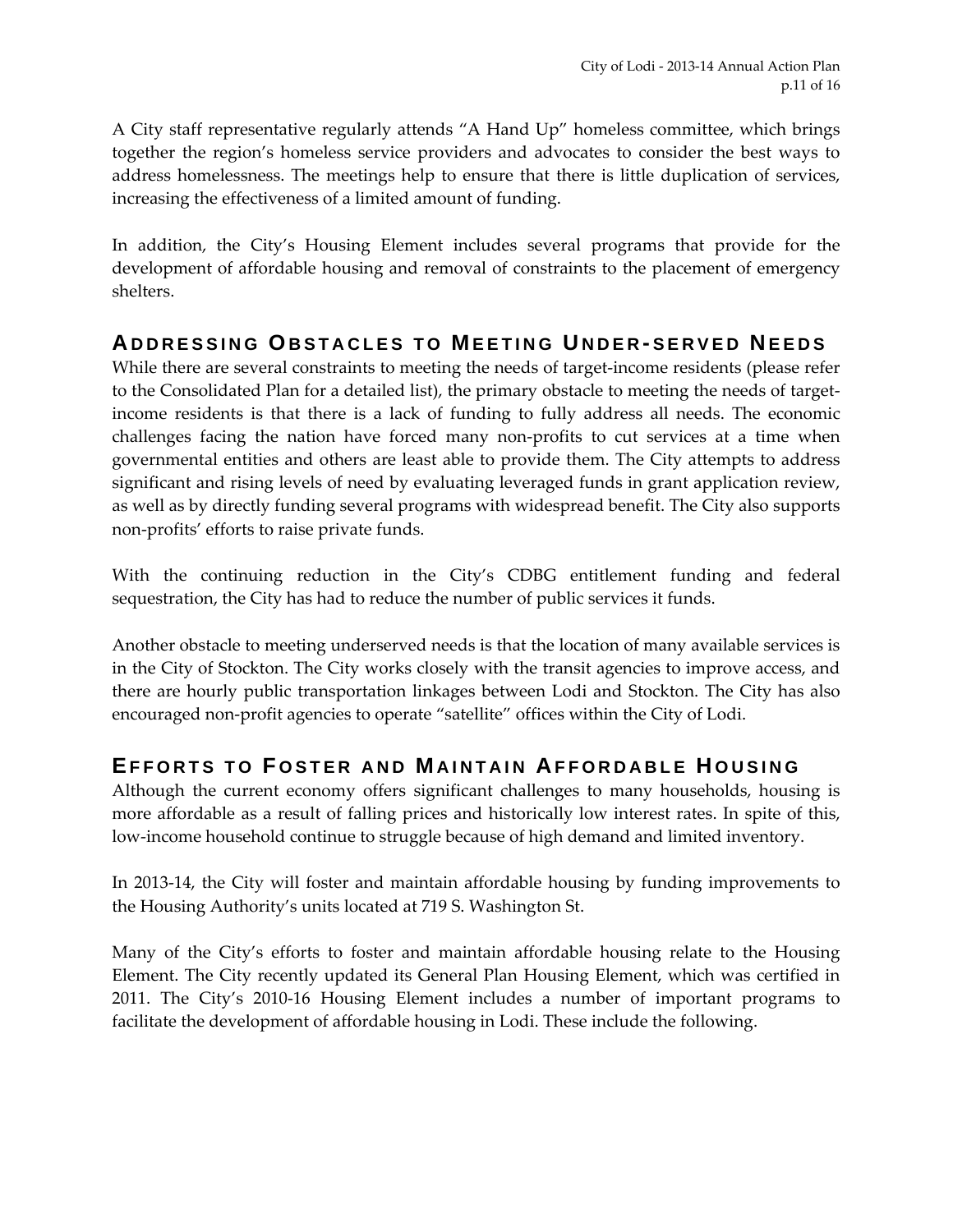- **Zoning Ordinance revisions.** The City revised the Lodi Municipal Code (Development Code) to reduce barriers to, and provide incentives for, the construction and conservation of a variety of housing types.
- **Revise and Monitor the Growth Management Program.** The City exempted affordable housing from the growth management restrictions. The City will monitor the impact of the Growth Management Program on the provision of housing of all types.
- Land Inventory. The City maintains a current inventory of vacant and under-utilized land suitable for residential development.
- **Pursuit of state and federal funds in support of housing construction.** The City continues to pursue available and appropriate state and federal funding sources to support efforts to construct housing meeting the needs of low- and moderate-income households, to assist persons with rent payments required for existing housing units, to provide supportive services, and to provide on‐ and off‐site improvements and public facilities, in support of affordable housing projects.
- **Promotion of the City's multifamily housing development standards.** The City will promote its multifamily development standards through the Community Development Department's link to the City's website, information brochures available at the Community Development Department, pre‐application meetings, and a notice to the local homebuilder, realtor, and contractor associations.
- **Large Lot Subdivision.** The City will facilitate the division of lots over ten acres to enable the development of affordable housing.
- **Evaluate Applications for Demolition of Residential Structures.** The City will evaluate applications for the demolition of residential structures to determine the impact on affordable housing, and require mitigation in the form of replacement housing.

The City does not anticipate providing rental assistance, as this is provided by the San Joaquin Housing Authority, and also does not expect to acquire any existing rental units.

### **REMOVE BARRIERS TO AFFORDABLE H OUSING**

The City is undertaking a number of actions to reduce potential barriers and constraints to affordable housing, as well as promote housing for special needs populations. These include providing regulatory incentives, density incentives, and several other measures to affordable housing developers. These are described in more detail in the City's 2010‐2016 Housing Element.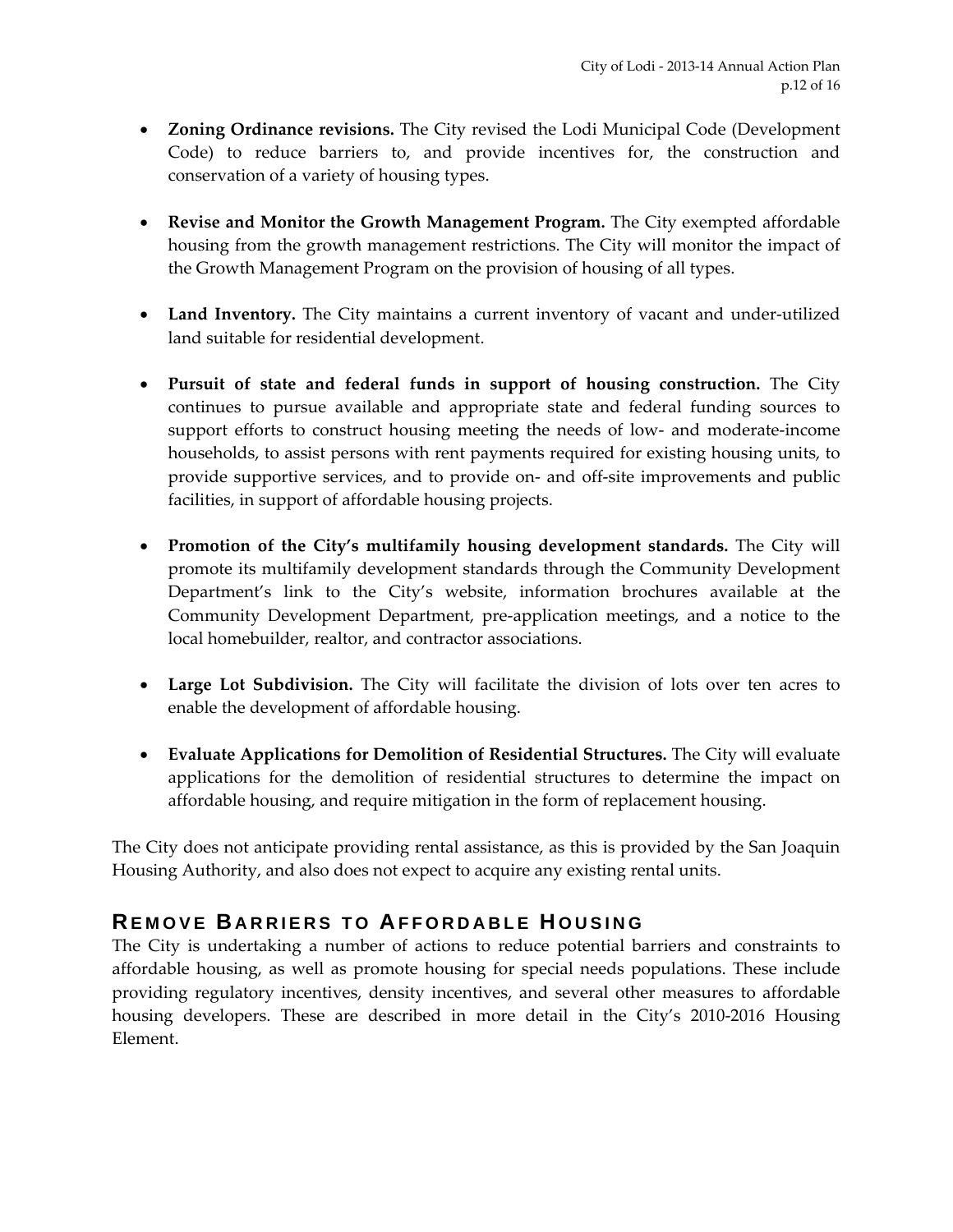# **V. CDBG-SPECIFIC REQUIREMENTS**

### **I NSTITUTIONAL STRUCTURE**

The Community Development Department is responsible for the management, implementation, and monitoring of the Consolidated Plan documents, including the Action Plan. The Neighborhood Services Division within the department is specifically charged with these tasks. The division works in close consultation with the City's advisory committees and the City Manager.

The City has designated staff positions to administer the programs and activities funded with CDBG funds. These staff members work with the individual City departments, such as Public Works and Parks and Recreation, to develop procedures and coordination for administering programs that will be carried out by these departments. The CDBG staff also provide technical assistance to non‐profits on properly administering CDBG funds and developing CDBG‐eligible activities.

#### **EFFECTIVE C OORDINATION**

The City will continue to work closely with San Joaquin County, which borders the City on all sides. The City will also continue to work with many of the non-profits in the community, including the Salvation Army, LOEL, and Community Partnership for Families, to address the regional issues that affect the needs of target‐income persons, as well as special needs populations. A City staff representative will continue to attend bi‐monthly meetings of "A Hand Up" homeless subcommittee.

# **P UBLIC H OUSING N EEDS**

While two public housing complexes are located in Lodi, they are administered by the San Joaquin Housing Authority, which serves as the housing authority for the County. The City of Lodi does not have its own local housing authority. Resident initiatives are handled directly by the San Joaquin Housing Authority.

# **A NTI- P OVERTY STRATEGY**

The City's anti-poverty strategy is based on funding and supporting a range of housing, employment, and family service opportunities aimed at enabling those in poverty to move into the workforce. During the 2013‐14 program year, the City will also continue to support activities that preserve and expand the supply of housing that is affordable to target-income households. The City works closely with the Salvation Army, which focuses on improving self-sufficiency and offers employment training to formerly homeless individuals through its culinary arts and other programs.

The City's support of the Second Harvest Food Bank and Emergency Food Bank and Family Services is another strategy in support of reducing poverty. While the Food Bank does not